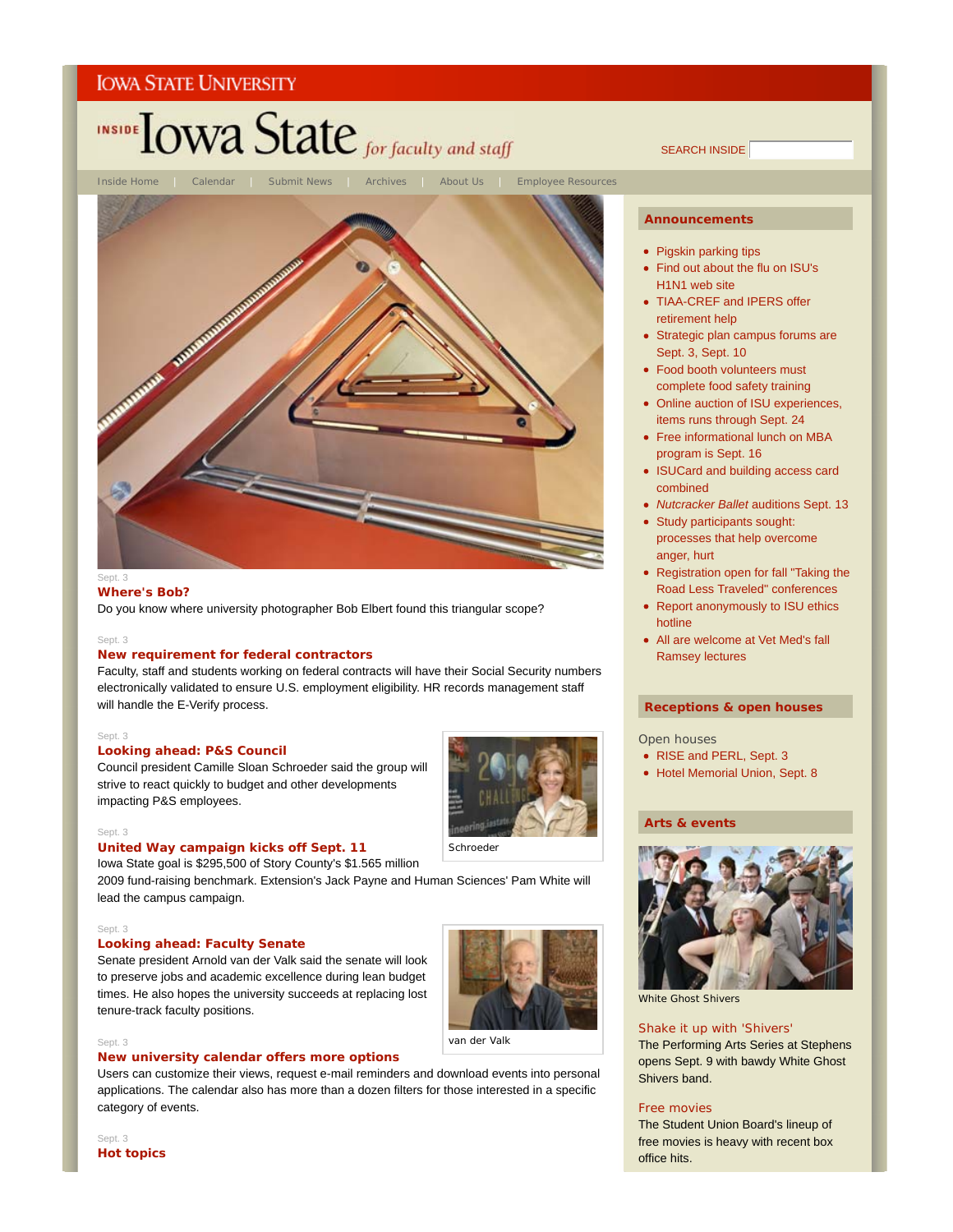Timely national issues will be the focus of a series of faculty forums this fall. It begins Sept. 10 when a local panel, including ISU experts, examine the push to reform U.S. health care.

#### Sept. 3

#### **Tell officials who to call in emergency**

A new feature in AccessPlus allows faculty, staff and students to designate who should be called if they're injured, ill or missing. Even better: You can submit up to five people.

#### Sept. 3

#### **Among the best**

*Washington Monthly* ranked ISU 32nd on it list of colleges and universities that contribute to the public good. Iowa State's highest mark -- 4th -- was in "federal work-study funds spent on service."

Published by University Relations, inside@iastate.edu, (515) 294-7958, Ames, Iowa 50011. Copyright © 1995-2009, Iowa State University of Science and Technology. All rights reserved.

#### **Honors & awards**

- Carl Chang
- LAS fall convocation award recipients
- Forrest Nutter
- Pat Thiel
- Lois Tiffany

#### **Around campus**

Foundation surpasses FY09 goal More than 48,000 benefactors made gifts and future commitments totaling \$127.7 million to the ISU Foundation between July 1, 2008, and June 30, 2009, exceeding the goal of \$125 million.

#### Listen to the leaders

The faculty teaching Iowa State's "Technology, Globalization and Culture" course have announced their schedule of guest speakers who represent numerous viewpoints. Class lectures are open to the public.

#### Couchless gamers

An ISU researcher is measuring the health benefits of video games that promote activity, such as Wii Fit or Dance Dance Revolution.

#### **Inside tools**

Print this edition (PDF) RSS | Twitter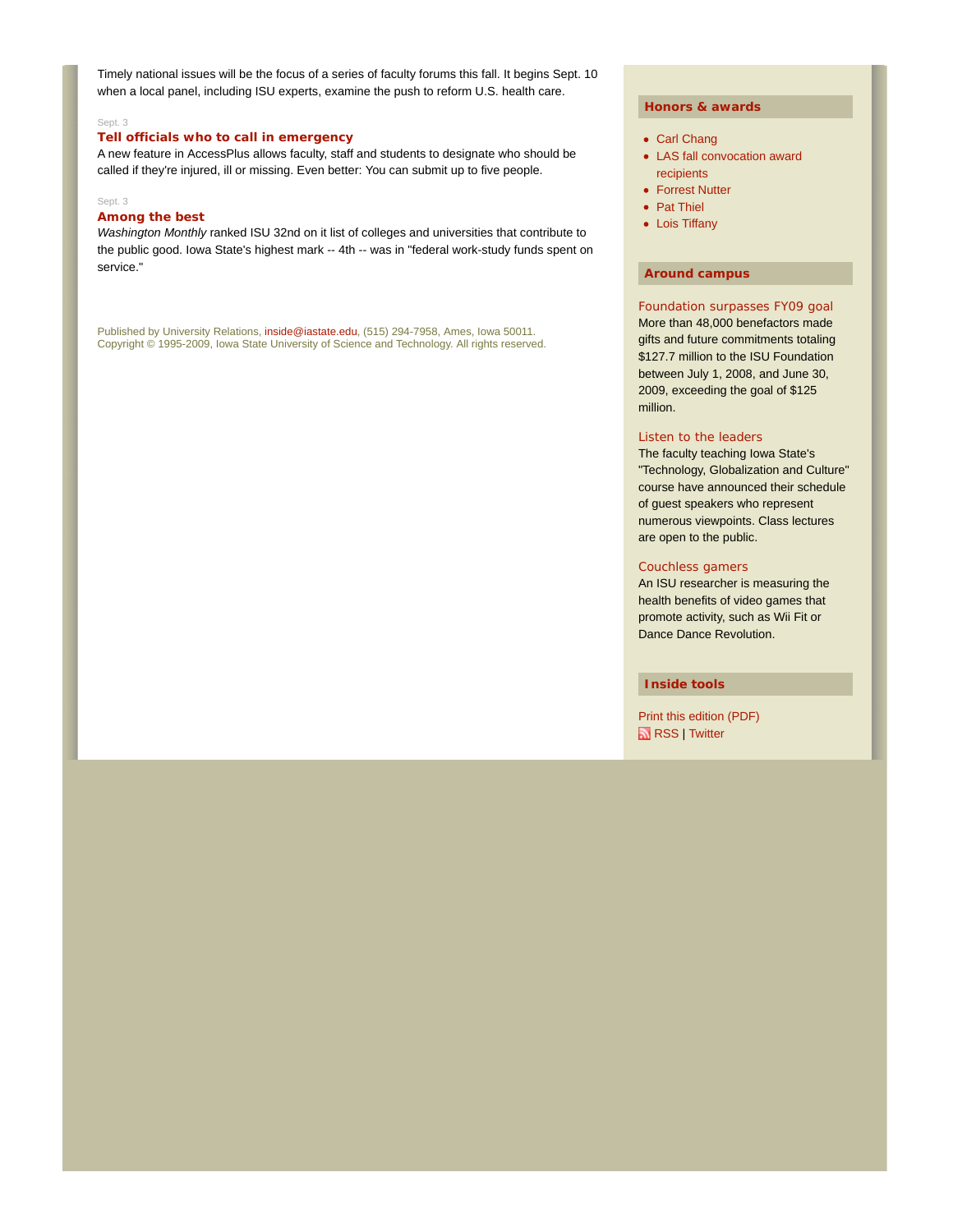



#### **Where's Bob?**

University photographer Bob Elbert found this triangular scope in a stairwell in Black Engineering, looking up.

Published by University Relations, i**nside@iastate.edu**, (515) 294-7958, Ames, Iowa 50011.<br>Copyright © 1995-2009, Iowa State University of Science and Technology. All rights reserved.

#### **Inside headlines**

SEARCH INSIDE

#### New requirement for federal contractors

A new program will require contractors and subcontractors to verify U.S. employment eligibility of faculty, staff and students working on federal projects. The E-Verify system could be implemented as early as Sept. 8.

#### ICE on AccessPlus

A new feature in AccessPlus contains confidential emergency contact information.

#### Looking ahead: P&S Council

Council president Camille Sloan Schroeder said the group will strive to react quickly to budget developments.

#### Looking ahead: Faculty Senate

Senate president Arnold van der Valk said they will look to preserve jobs and academic excellence during lean budget times.

#### **Announcements**

- Find out about the flu on ISU's H1N1 web site
- TIAA-CREF and IPERS offer retirement help
- Strategic plan campus forums are Sept. 3, Sept. 10
- Food booth volunteers must complete food safety training
- Online auction of ISU experiences, items runs through Sept. 24
- Free informational lunch on MBA program is Sept. 16
- ISUCard and building access card combined
- *Nutcracker Ballet* auditions Sept. 13
- Study participants sought: processes that help overcome anger, hurt
- Registration open for fall "Taking the Road Less Traveled" conferences
- Report anonymously to ISU ethics hotline
- All are welcome at Vet Med's fall Ramsey lectures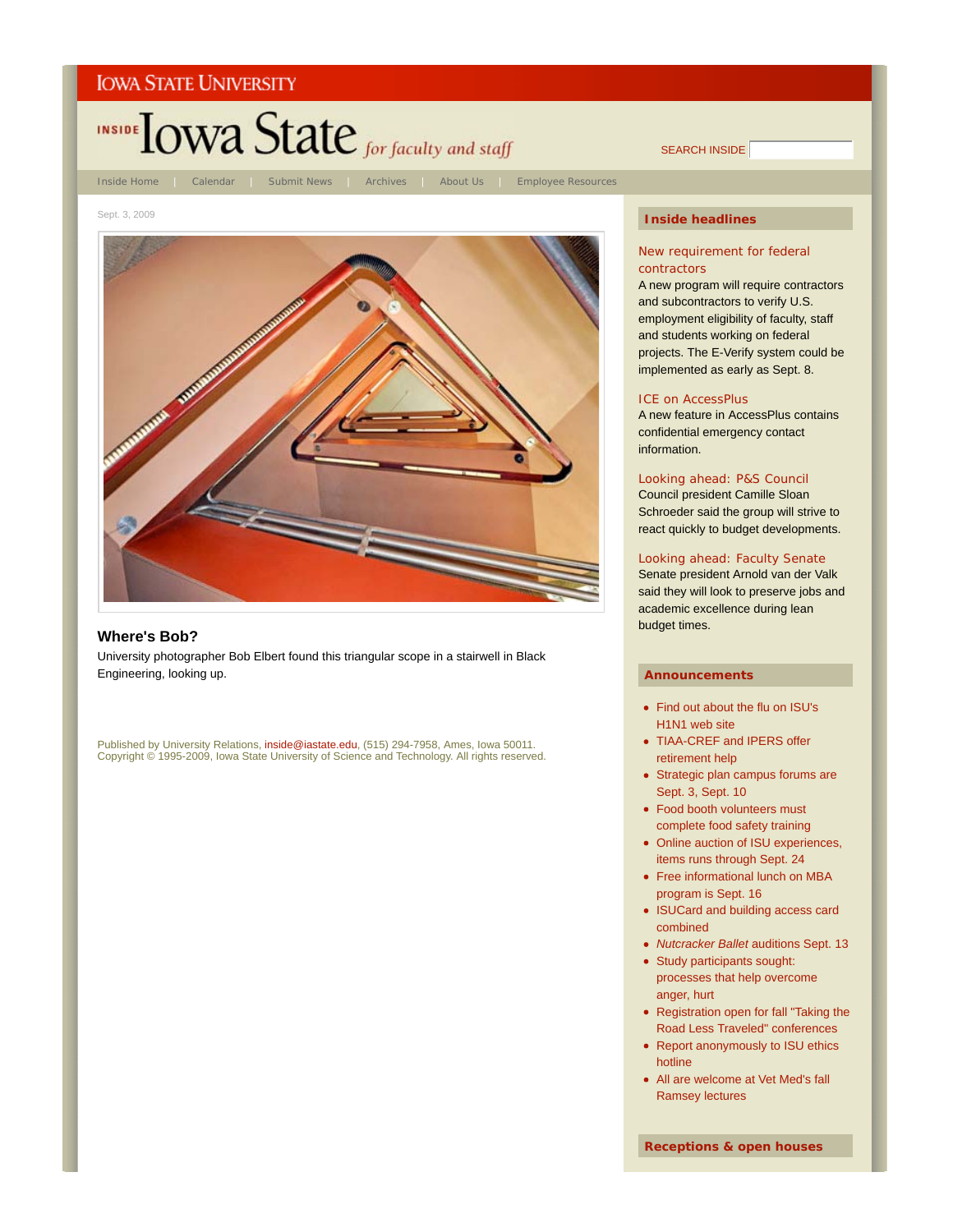# **INSIDE TOWA State** for faculty and staff

Inside Home | Calendar | Submit News | Archives | About Us | Employee Resources

Sept. 3, 2009

### **Verification system instituted for federal contractors**

The E-Verify system, a program coordinated by the U.S. Department of Homeland Security and the Social Security Administration, electronically validates Social Security numbers and confirms employees are legally authorized to work in the United States.

Federal contractors and subcontractors who meet certain criteria will be required to use the system, beginning as early as Sept. 8. At ISU, that means employees assigned to federal contracts that contain a specific Federal Acquisition Regulation (FAR) clause will be verified through the newly implemented system.

#### **Who is impacted?**

The E-Verify requirement only applies to contracts exceeding \$100,000 and lasting 120 days or more; and to subcontracts for services and construction exceeding \$3,000. For example, ISU received more than 200 federal awards from July through November of 2008, and approximately 20 might have required an E-Verify check if the program had been in effect.

Employees currently assigned to federal contracts will not be retroactively checked, unless the federal government modifies a contract to include the FAR clause. Only new and modified contracts will be impacted.

For federal contracts that qualify under the E-Verify rule, all employees assigned to the contract must be run through the system. Generally, professional and scientific employees, faculty and graduate students assigned to work on the contract will be the only ones verified through the system, and that typically would be only once while employed at ISU. For instance, that includes the principal investigators and assistants (including post-docs, and graduate and undergraduate students). It would not include support help -- such as secretarial and custodial workers -- who are not performing substantial duties related to the contract.

#### **The process**

ISU's Human Resource Service Center and records management staff will handle the E-Verify process, working closely with the Office of Sponsored Programs. There is no cost to use the program.

"There are very definite guidelines," said Lea Henderson, service center manager. "They tell us that within three to five seconds we'll have a response as to whether the person is confirmed or nonconfirmed, and the error rate is 3 to 5 percent. However, the E-Verify process has had higher error rates in some areas of the country.

"If it comes back as a confirmed match, we just note it on the I-9 [federal employment eligibility] form and we're good to go," Henderson said. "If it comes back a 'temporary nonconfirmed,' there is a very detailed process we have to go through."

The employee would be notified and given the option to contest, she said. More documentation would be required to contest the result, which could include communication with the Social Security office, Department of Homeland Security or U.S. Citizenship and Immigration Services. Henderson said most errors reported in the system have been minor, such as transposed numbers or a nickname entered in place of a legal name.

If an employee doesn't contest the result, or cannot be verified after contesting the finding, that individual is not eligible to work on the contract or at ISU, according to the federal agencies involved, and must be terminated.

"Because that means they're not authorized to work here," Henderson said.

#### **Inside headlines**

SEARCH INSIDE

#### New requirement for federal contractors

A new program will require contractors and subcontractors to verify U.S. employment eligibility of faculty, staff and students working on federal projects. The E-Verify system could be implemented as early as Sept. 8.

#### ICE on AccessPlus

A new feature in AccessPlus contains confidential emergency contact information.

#### Looking ahead: P&S Council

Council president Camille Sloan Schroeder said the group will strive to react quickly to budget developments.

#### Looking ahead: Faculty Senate

Senate president Arnold van der Valk said they will look to preserve jobs and academic excellence during lean budget times.

#### **Announcements**

- Find out about the flu on ISU's H1N1 web site
- TIAA-CREF and IPERS offer retirement help
- Strategic plan campus forums are Sept. 3, Sept. 10
- Food booth volunteers must complete food safety training
- Online auction of ISU experiences, items runs through Sept. 24
- Free informational lunch on MBA program is Sept. 16
- ISUCard and building access card combined
- *Nutcracker Ballet* auditions Sept. 13
- Study participants sought: processes that help overcome anger, hurt
- Registration open for fall "Taking the Road Less Traveled" conferences
- Report anonymously to ISU ethics hotline
- All are welcome at Vet Med's fall Ramsey lectures

**Receptions & open houses**

**No delays**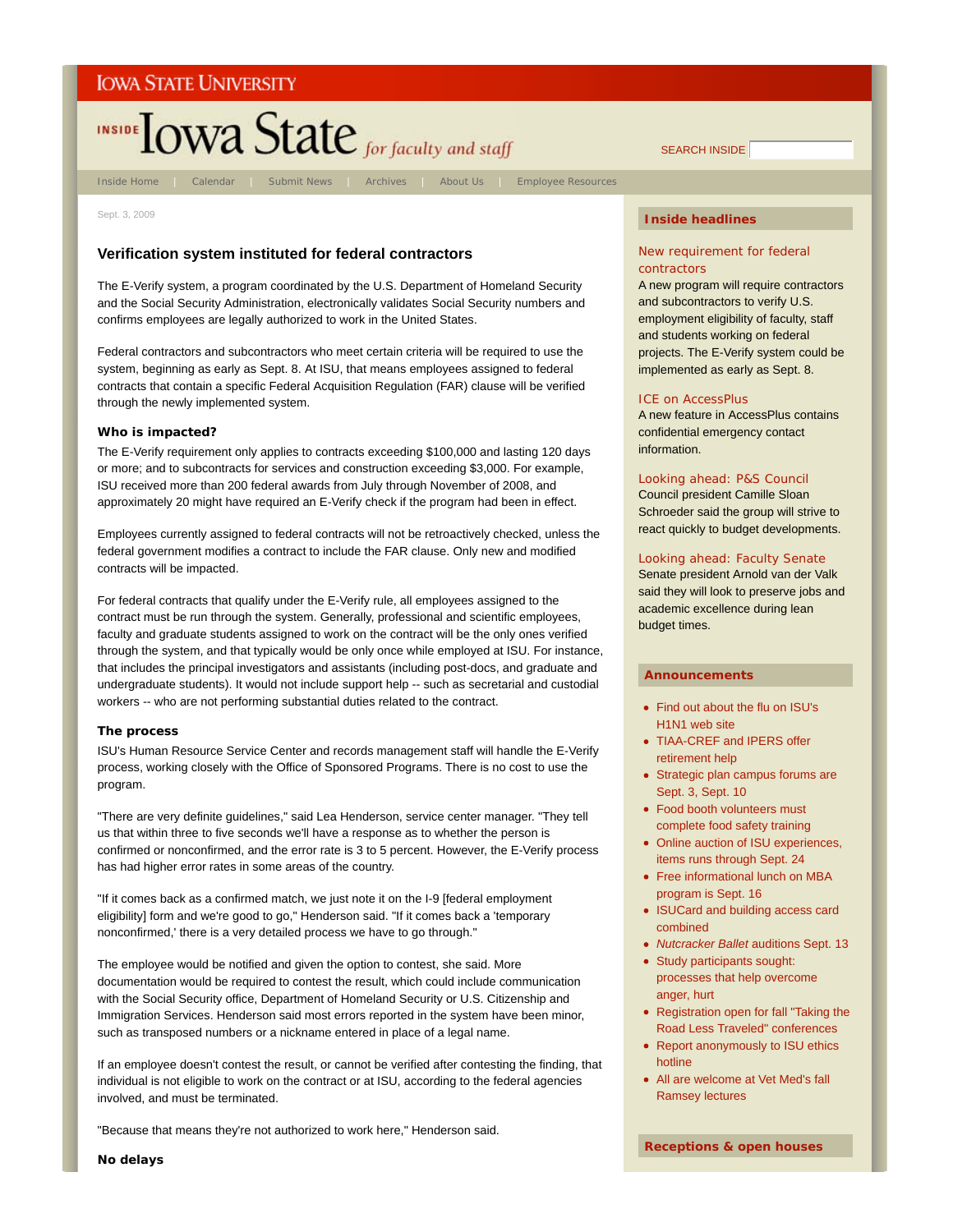The new system will not postpone or slow down the hiring process, Henderson said. In fact, the program requirements prohibit the use of E-Verify to screen job applicants or determine job offers.

"We can't do it early in the process. We have to wait until they are a hire," she said. "After that, we engage E-Verify as part of the process, but not until we have an I-9 form."

Published by University Relations, inside@iastate.edu, (515) 294-7958, Ames, Iowa 50011. Copyright © 1995-2009, Iowa State University of Science and Technology. All rights reserved.

#### Open houses

- RISE and PERL, Sept. 3
- Hotel Memorial Union, Sept. 8

#### **Arts & events**



White Ghost Shivers

#### Shake it up with 'Shivers'

The Performing Arts Series at Stephens opens Sept. 9 with bawdy White Ghost Shivers band.

#### Free movies

The Student Union Board's lineup of free movies is heavy with recent box office hits.

#### **Honors & awards**

- Carl Chang
- LAS fall convocation award recipients
- Forrest Nutter
- Pat Thiel
- Lois Tiffany

#### **Around campus**

#### Foundation surpases FY09 goal

More than 48,000 benefactors made gifts and future commitments totaling \$127.7 million to the ISU Foundation between July 1, 2008, and June 30, 2009, exceeding the goal of \$125 million.

#### Listen to the leaders

The faculty teaching Iowa State's "Technology, Globalization and Culture" course have announced their schedule of guest speakers who represent numerous viewpoints. Class lectures are open to the public.

#### Couchless gamers

An ISU researcher is measuring the health benefits of video games that promote activity, such as Wii Fit or Dance Dance Revolution.

**Inside tools**

Print this edition (PDF)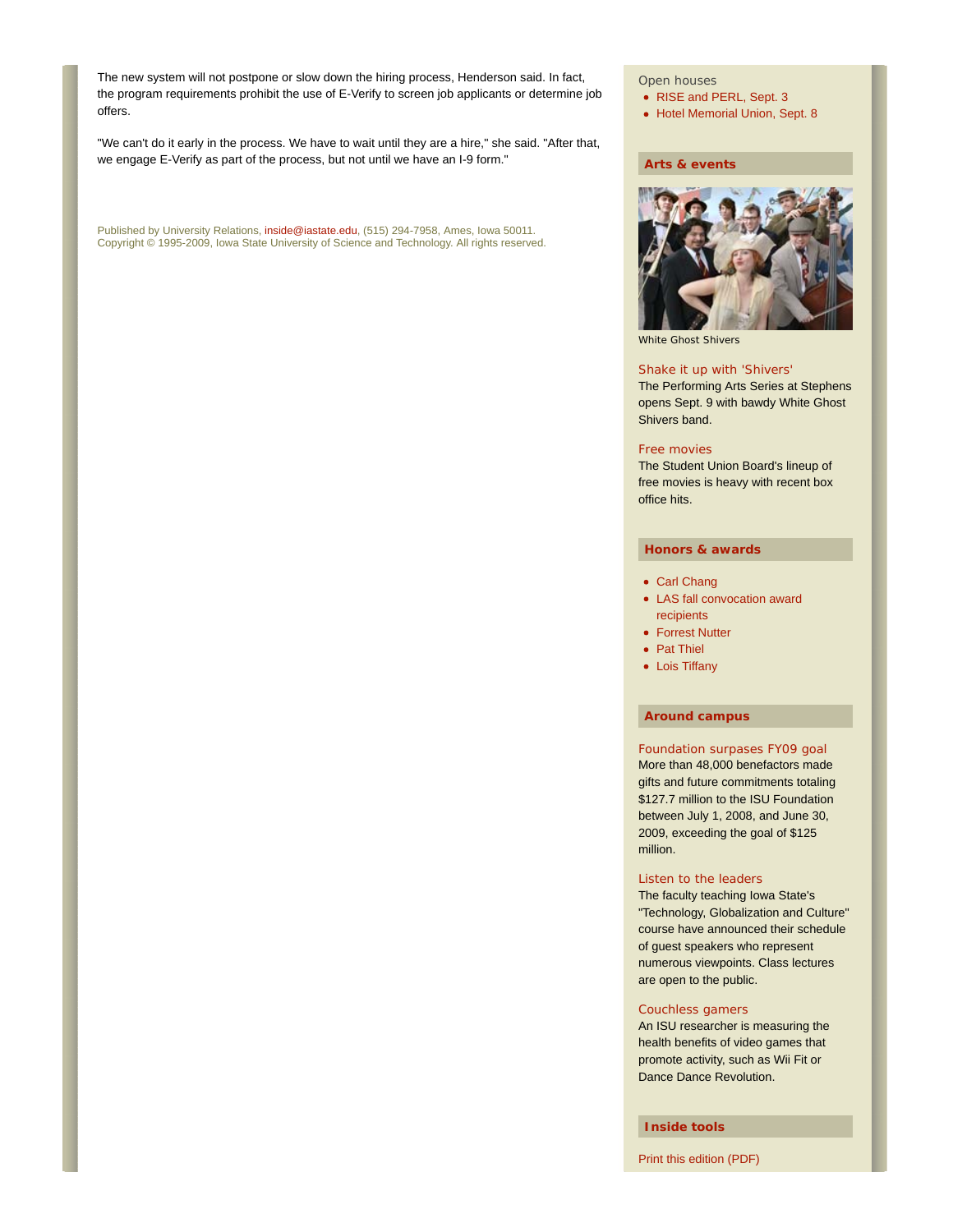

SEARCH INSIDE

#### Sept. 3, 2009



#### **Camille Sloan Schroeder**

2009-10 Professional and Scientific Council president

#### **Position at ISU**

Manager of precollegiate programs, College of Engineering

#### **Arrived at ISU**

1999

#### **Previous service on P&S Council**

Council member (2004-05; 2005-08); president-elect (2008-09); executive committee (2006-09); retention and recruitment committee chair (2006-08)

#### **Council's top goals this year**

- Compensation policy
- Responding to budget issues
- Quick response to issues facing staff

#### **Thoughts on the year ahead**

"It's going to be challenging to respond to issues that come up quickly and need a fast response, especially wanting to make sure that the response does the best to represent our P&S staff."

"I'm glad to have the opportunity to serve. It's definitely a great learning and leadership opportunity. I think it's really important for people to serve and I am honored to be in this role this year."

#### **Issue that could be the most important to the council this year**

"Budget. It has such a trickle-down effect. It affects what we do and don't do. It's very tied to a lot of the issues that we, as a council, are interested in and our constituency is interested in. It's like throwing a big rock in a small pond -- it creates a lot of ripples."

#### **Inside headlines**

#### New requirement for federal contractors

A new program will require contractors and subcontractors to verify U.S. employment eligibility of faculty, staff and students working on federal projects. The E-Verify system could be implemented as early as Sept. 8.

#### ICE on AccessPlus

A new feature in AccessPlus contains confidential emergency contact information.

#### Looking ahead: P&S Council

Council president Camille Sloan Schroeder said the group will strive to react quickly to budget developments.

#### Looking ahead: Faculty Senate

Senate president Arnold van der Valk said they will look to preserve jobs and academic excellence during lean budget times.

#### **Announcements**

- Find out about the flu on ISU's H1N1 web site
- TIAA-CREF and IPERS offer retirement help
- Strategic plan campus forums are Sept. 3, Sept. 10
- Food booth volunteers must complete food safety training
- Online auction of ISU experiences, items runs through Sept. 24
- Free informational lunch on MBA program is Sept. 16
- ISUCard and building access card combined
- *Nutcracker Ballet* auditions Sept. 13
- Study participants sought: processes that help overcome anger, hurt
- Registration open for fall "Taking the Road Less Traveled" conferences
- Report anonymously to ISU ethics hotline
- All are welcome at Vet Med's fall Ramsey lectures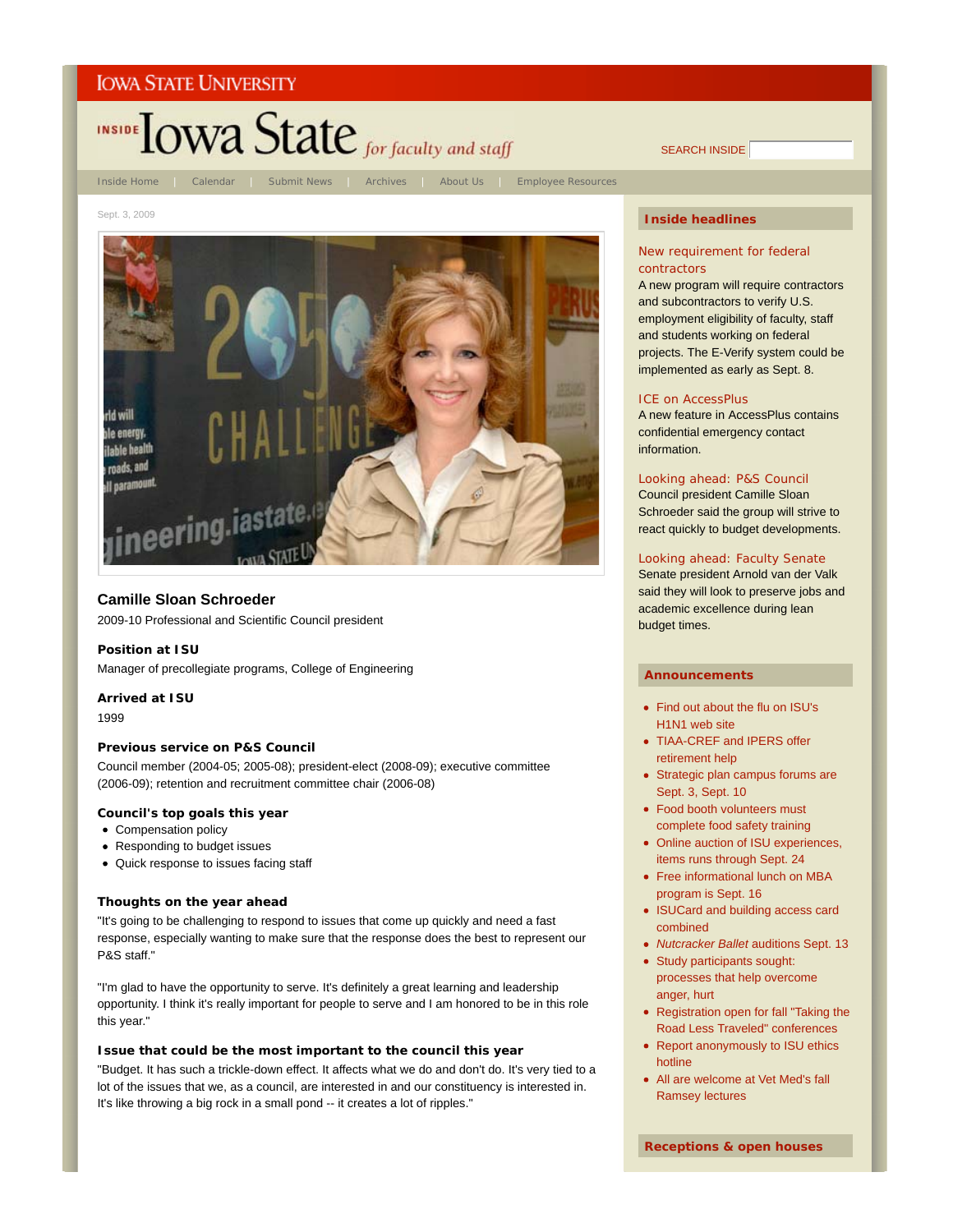

Inside Home | Calendar | Submit News | Archives | About Us | Employee Resources

Sept. 3, 2009

#### **United Way campaign kicks off Sept. 11**

by Paula Van Brocklin

United Way of Story County's 2009 fund-raising campaign launches Sept. 11, with hopes of raising \$1.565 million for nonprofit programs and agencies countywide. Of that total, Iowa State seeks to contribute \$295,500.

#### **Contribute, if you wish**

Iowa State faculty and staff will receive United Way pledge information in their campus mailboxes Sept. 18. Those who wish to donate money should complete the form and return it by Oct. 23. Employees who return the form with a contribution by that date will be in the running for a pair of tickets to one of five upcoming Iowa State Center performances, including Hal Holbrook in *"Mark Twain Tonight!" The Wizard of Oz, Jesus Christ Superstar, Avenue Q* and *Cabaret*.

Employees are not required to support United Way, but those who choose to contribute can designate where their money goes, or doesn't go.

"The donation really is controlled by the donor," said Jack Payne, ISU's 2009 United Way campaign chair.

More information on Iowa State's 2009 United Way campaign is online.

Payne added that United Way needs assistance more this year than ever.

"The budget crisis and the recession is having a tremendous impact on our university and community," Payne said. "More than ever, our friends, family and colleagues need our help."

Pam White, dean of the College of Human Sciences, is this year's leadership chair, working to increase Iowa State's campaign leadership gifts. Last year, ISU employees contributed \$295,325 to United Way of Story County. The fall campaign wraps up Dec. 7, but United Way accepts contributions all year.

#### **Day of Caring**

Some employees already have chosen to get their hands dirty for United Way. Earlier this summer, faculty and staff had a chance to sign up for United Way's annual Day of Caring on Sept. 11. On this day, volunteers from Iowa State and other businesses and organizations across the county assist various nonprofit agencies with everything from painting building exteriors, to washing windows, to sprucing up yards.

Iowa State has 11 teams comprising about 75 faculty and staff participating in this year's Day of Caring. The College of Human Sciences has another team of 125 freshmen, who will take turns spreading mulch, picking up trash and pulling weeds on campus. The other teams will help agencies in Ames, Huxley and Story City.

Published by University Relations, inside@iastate.edu, (515) 294-7958, Ames, Iowa 50011. Copyright © 1995-2009, Iowa State University of Science and Technology. All rights reserved.

#### **Inside headlines**

#### New requirement for federal contractors

A new program will require contractors and subcontractors to verify U.S. employment eligibility of faculty, staff and students working on federal projects. The E-Verify system could be implemented as early as Sept. 8.

#### ICE on AccessPlus

A new feature in AccessPlus contains confidential emergency contact information.

#### Looking ahead: P&S Council

Council president Camille Sloan Schroeder said the group will strive to react quickly to budget developments.

#### Looking ahead: Faculty Senate

Senate president Arnold van der Valk said they will look to preserve jobs and academic excellence during lean budget times.

#### **Announcements**

- Find out about the flu on ISU's H1N1 web site
- TIAA-CREF and IPERS offer retirement help
- Strategic plan campus forums are Sept. 3, Sept. 10
- Food booth volunteers must complete food safety training
- Online auction of ISU experiences, items runs through Sept. 24
- Free informational lunch on MBA program is Sept. 16
- ISUCard and building access card combined
- *Nutcracker Ballet* auditions Sept. 13
- Study participants sought: processes that help overcome anger, hurt
- Registration open for fall "Taking the Road Less Traveled" conferences
- Report anonymously to ISU ethics hotline
- All are welcome at Vet Med's fall Ramsey lectures

SEARCH INSIDE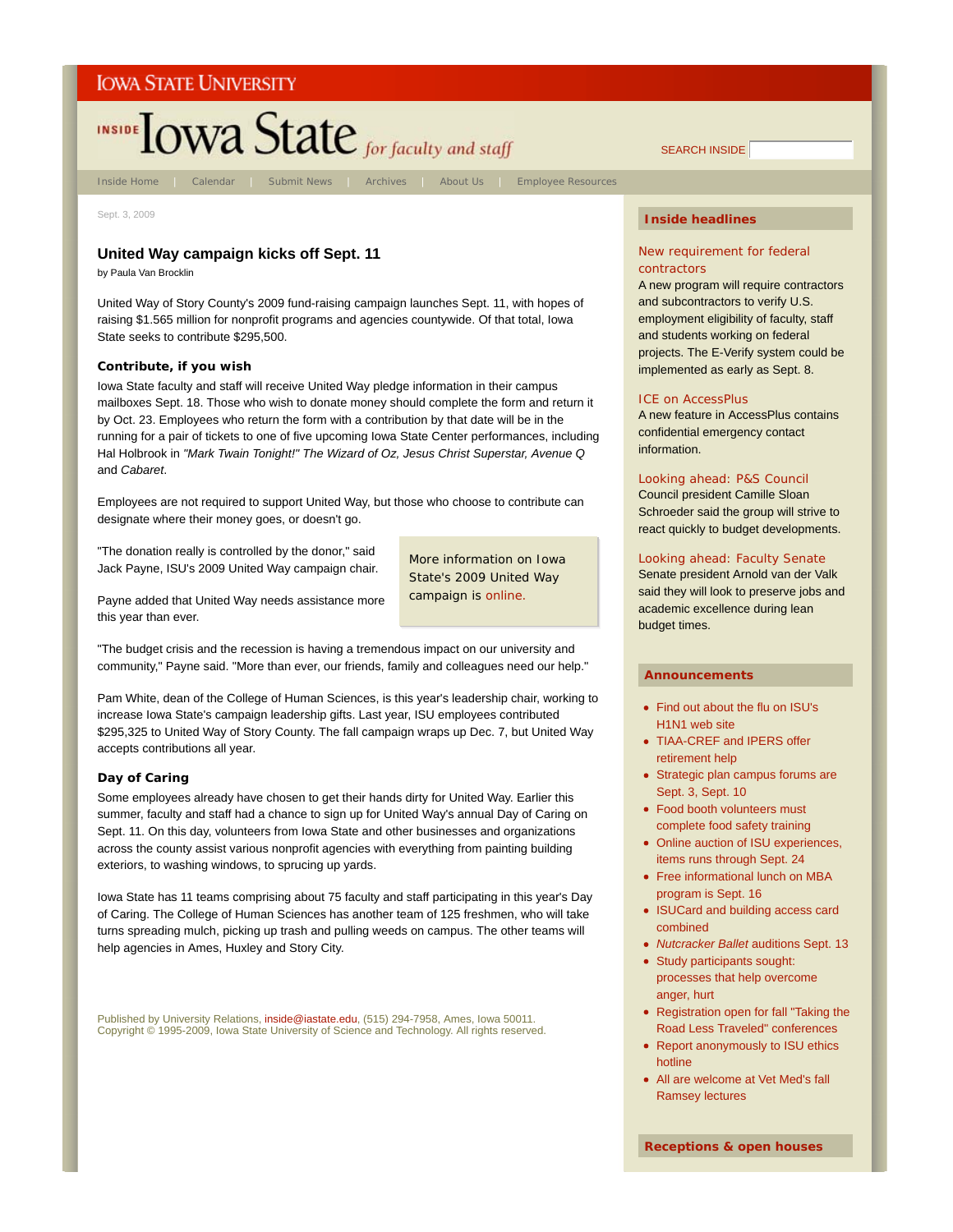

SEARCH INSIDE

Sept. 3, 2009



### **Arnold van der Valk**

2009-10 Faculty Senate president

#### **Position at ISU**

Professor of ecology, evolution and organismal biology

#### **Arrived at ISU**

1973

#### **Previous service on Faculty Senate**

Senator (2004-08); executive board (2004-05, 2008-09); president-elect (2008-09); resource policies and allocations council member (2004-09); faculty compensation committee chair (2008-09); committee on committees member (2004-05) and chair (2008-09); business and finance committee (2008-09); Liberal Arts and Sciences caucus chair (2004-05)

#### **Senate's top goals this year**

- Dealing with budget crisis (preserving faculty positions, sustaining academic quality)
- Restoring lost tenure-track positions
- Improving teaching
- Resolving issue of non-tenure track faculty numbers
- Improving post-tenure reviews

#### **Thoughts on the year ahead**

"It is going to be a difficult year for everyone at ISU, especially if there are additional budget cuts to the university's state appropriations during the academic year. Budget reductions combined with a significant increase in enrollment have increased faculty workloads and negatively altered faculty work-life balance. I am sure that our faculty will rise to the occasion, but this trend toward reduced state support for the university cannot be sustained without it having negative consequences for our academic and research programs."

#### **Issue that could be the most important to the senate this year**

"The budget will be the overriding issue this year, especially any additional budget cuts during this academic year. How to deal with additional budget cuts will raise difficult and controversial

#### **Inside headlines**

#### New requirement for federal contractors

A new program will require contractors and subcontractors to verify U.S. employment eligibility of faculty, staff and students working on federal projects. The E-Verify system could be implemented as early as Sept. 8.

#### ICE on AccessPlus

A new feature in AccessPlus contains confidential emergency contact information.

#### Looking ahead: P&S Council

Council president Camille Sloan Schroeder said the group will strive to react quickly to budget developments.

#### Looking ahead: Faculty Senate

Senate president Arnold van der Valk said they will look to preserve jobs and academic excellence during lean budget times.

#### **Announcements**

- Find out about the flu on ISU's H1N1 web site
- TIAA-CREF and IPERS offer retirement help
- Strategic plan campus forums are Sept. 3, Sept. 10
- Food booth volunteers must complete food safety training
- Online auction of ISU experiences, items runs through Sept. 24
- Free informational lunch on MBA program is Sept. 16
- ISUCard and building access card combined
- *Nutcracker Ballet* auditions Sept. 13
- Study participants sought: processes that help overcome anger, hurt
- Registration open for fall "Taking the Road Less Traveled" conferences
- Report anonymously to ISU ethics hotline
- All are welcome at Vet Med's fall Ramsey lectures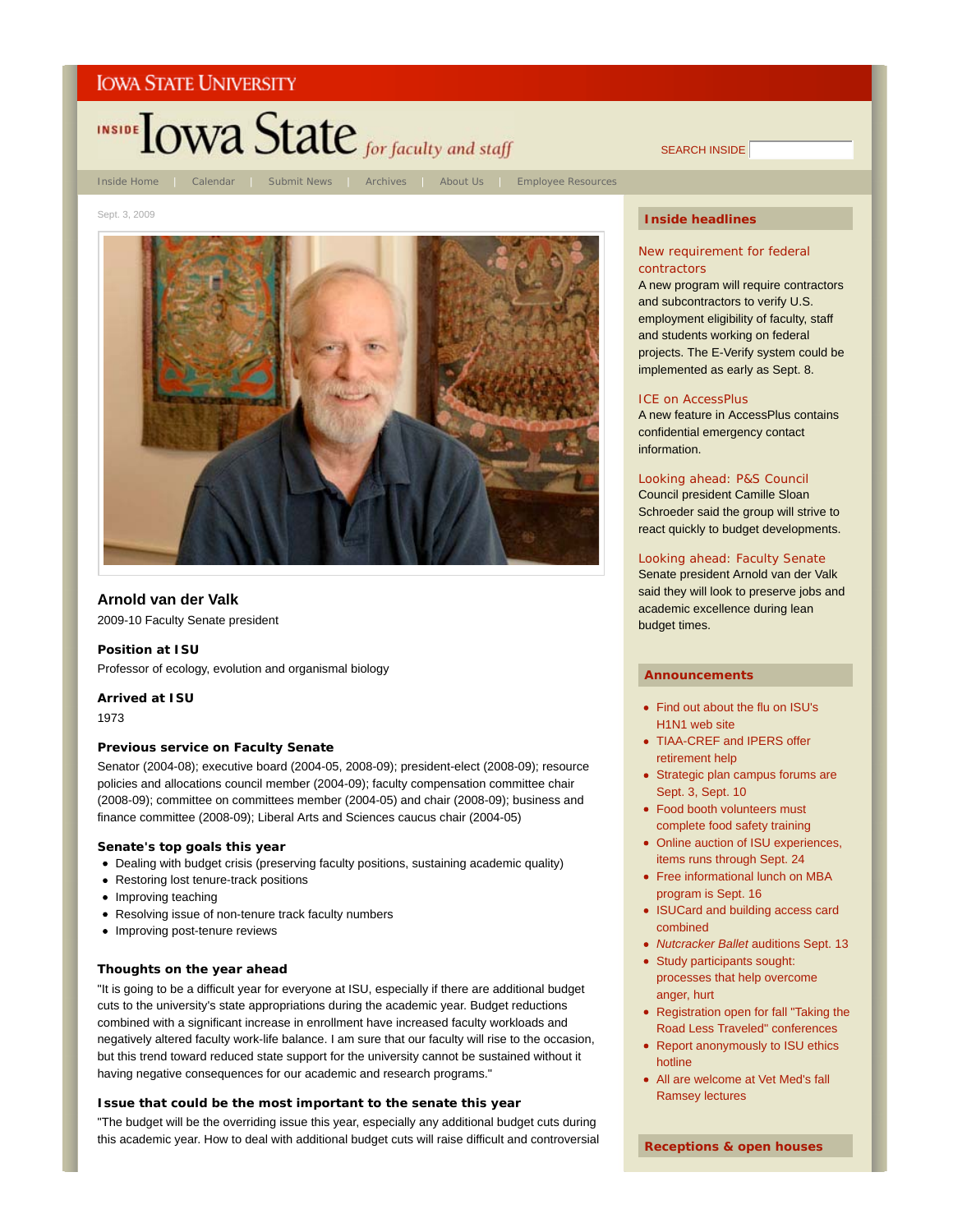issues with which the senate will have to deal, such as elimination of small academic programs, merging of academic units, and possibly reduction in faculty numbers."

Published by University Relations, inside@iastate.edu, (515) 294-7958, Ames, Iowa 50011. Copyright © 1995-2009, Iowa State University of Science and Technology. All rights reserved.

#### Open houses

• RISE and PERL, Sept. 3

• Hotel Memorial Union, Sept. 8

#### **Arts & events**



White Ghost Shivers

#### Shake it up with 'Shivers'

The Performing Arts Series at Stephens opens Sept. 9 with bawdy White Ghost Shivers band.

#### Free movies

The Student Union Board's lineup of free movies is heavy with recent box office hits.

#### **Honors & awards**

- Carl Chang
- LAS fall convocation award recipients
- Forrest Nutter
- Pat Thiel
- Lois Tiffany

#### **Around campus**

#### Foundation surpases FY09 goal

More than 48,000 benefactors made gifts and future commitments totaling \$127.7 million to the ISU Foundation between July 1, 2008, and June 30, 2009, exceeding the goal of \$125 million.

#### Listen to the leaders

The faculty teaching Iowa State's "Technology, Globalization and Culture" course have announced their schedule of guest speakers who represent numerous viewpoints. Class lectures are open to the public.

#### Couchless gamers

An ISU researcher is measuring the health benefits of video games that promote activity, such as Wii Fit or Dance Dance Revolution.

**Inside tools**

Print this edition (PDF)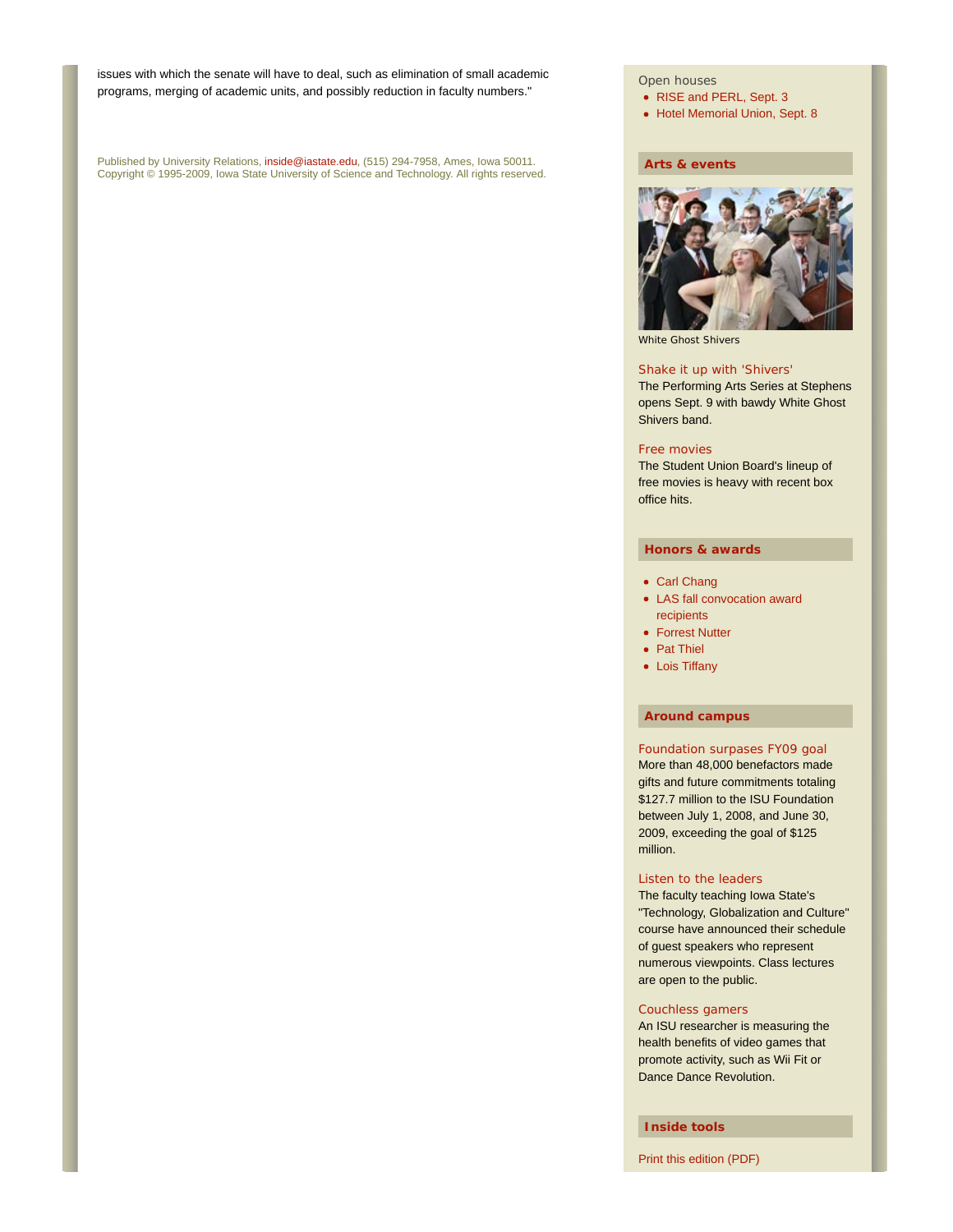

#### **New calendar gives users more options**

by Erin Rosacker

Iowa State's online events calendar received an overhaul recently, giving users more interactive options to keep up with what's happening on campus.

Now users can customize what they want to see by category. "Featured Events" is the default feed for viewing calendar entries, but events also can be filtered into these categories:

- All (every category)
- Academic calendar (Registrar deadlines, University holidays)
- Arts, performances (concerts, films, plays, exhibits, arts workshops)
- Athletics (Cyclone games and events)
- Conferences (day-long symposiums, seminars)
- Diversity (multi-cultural activities)
- Lectures (speakers, panels, presentations)
- Live Green (events and topics supporting green initiatives)
- Meetings, receptions (retirements, open forums, book signings)
- Special events (dedications, ceremonies, banquets)
- Student activities (SUB and student club/organization events, socials)
- Training, development (classes, workshops, "lunch and learns")

Events can be displayed as a daily, weekly or monthly list. A calendar box in the top left corner also gives users the ability to check a specific date.

Looking for something in particular? Just type keywords into the "Search Events Calendar" field at the top of the page to find an event in the database. More specific search parameters also are available.

#### **Keep connected**

E-mail reminders, RSS feeds and downloads are new options available to calendar users.

To receive a weekly e-mail of upcoming campus events, send your e-mail address to weeklyevents@iastate.edu. A list of the upcoming week's featured events will show up in your inbox early Sunday morning. For individual events, you can have an e-mail reminder sent to you -- on any one of the days prior to the event, or on the day of the event.

Users can download their favorite event categories (or individual events) for their Microsoft Outlook (PC) or iCal (Mac) applications using iCalendar or vCalendar files. Customized RSS feeds of the calendar event categories also are available.

More information on subscribing to these feeds, including download directions, is available on the calendar home page by clicking on the "Subscribe" link at the bottom of the left column. Some hold-over favorites still are available, too. Links to other calendars -- alumni, exhibits, ISU Extension, interfaith and City of Ames -- are listed under "More Calendars."

Published by University Relations, inside@iastate.edu, (515) 294-7958, Ames, Iowa 50011. Copyright © 1995-2009, Iowa State University of Science and Technology. All rights reserved.

#### **Inside headlines**

#### New requirement for federal contractors

A new program will require contractors and subcontractors to verify U.S. employment eligibility of faculty, staff and students working on federal projects. The E-Verify system could be implemented as early as Sept. 8.

#### ICE on AccessPlus

A new feature in AccessPlus contains confidential emergency contact information.

#### Looking ahead: P&S Council

Council president Camille Sloan Schroeder said the group will strive to react quickly to budget developments.

#### Looking ahead: Faculty Senate

Senate president Arnold van der Valk said they will look to preserve jobs and academic excellence during lean budget times.

#### **Announcements**

- Find out about the flu on ISU's H1N1 web site
- TIAA-CREF and IPERS offer retirement help
- Strategic plan campus forums are Sept. 3, Sept. 10
- Food booth volunteers must complete food safety training
- Online auction of ISU experiences, items runs through Sept. 24
- Free informational lunch on MBA program is Sept. 16
- ISUCard and building access card combined
- *Nutcracker Ballet* auditions Sept. 13
- Study participants sought: processes that help overcome anger, hurt
- Registration open for fall "Taking the Road Less Traveled" conferences
- Report anonymously to ISU ethics hotline
- All are welcome at Vet Med's fall Ramsey lectures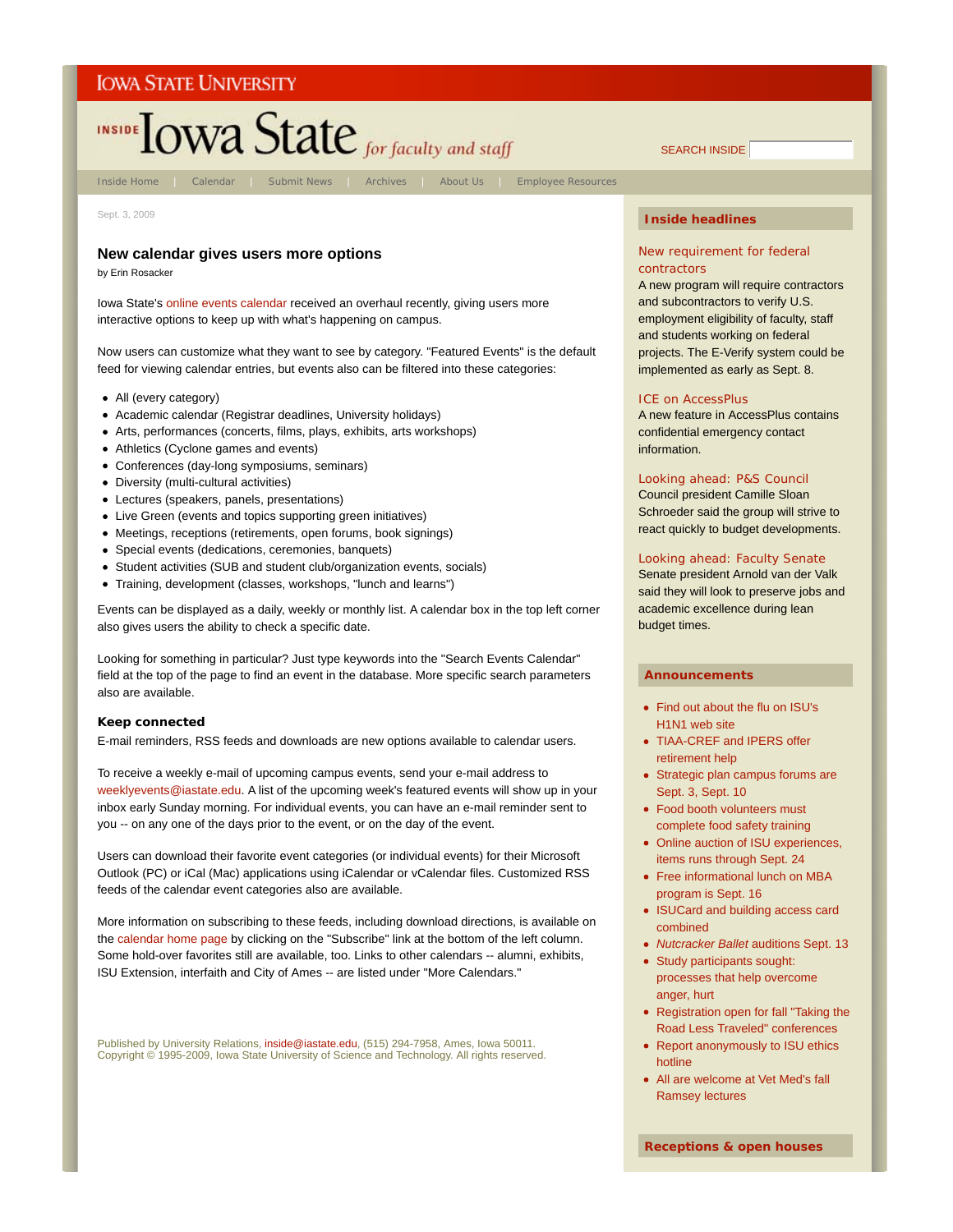

Sept. 3, 2009

#### **Faculty forums address today's issues**

by Paula Van Brocklin

The Office of the Executive Vice President and Provost and the Committee on Lectures are sponsoring a series of faculty forums this fall. The forums highlight the research of several Iowa State faculty members on timely topics. All forums will be held at 8 p.m. in the Great Hall, Memorial Union. They are free and open to the public.

The first forum, slated for Thursday, Sept. 10, will address health care reform. Panelists include:

- Liesl Eathington, director of the Regional Capacity Analysis Program (ReCAP) and assistant scientist in the department of economics, who recently authored a report on the uninsured
- Mark Imerman, economist and director of recruitment services for the College of Liberal Arts and Sciences, who has researched the cost of health care
- Dr. Michael Kitchell, a physician with McFarland Clinic and president of the Iowa Medical Society, who has testified before the House Energy and Commerce Subcommittee on Health
- Doug Walker, assistant professor of marketing, who has researched the impact of pharmaceutical advertising

Dianne Bystrom, director of the Carrie Chapman Catt Center for Women and Politics, will moderate the discussion and speak about the role of political rhetoric in the health care reform debate. President Gregory Geoffroy will provide opening remarks.

The health care reform forum also is sponsored by the colleges of Liberal Arts and Sciences and Business.

> For more information about these forums and other upcoming lectures, visit lectures or the university

calendar online.

#### **Save the dates**

Two additional faculty forums are planned for later this fall. Mark your calendars for Tuesday, Oct. 13, for a forum on economic recovery, and for Tuesday, Nov. 3, for a discussion about global climate change.

Peter Orazem, University Professor of Economics, and David Peters, assistant professor of sociology, will

participate in the October forum. Additional panelists may join them.

November panelists who will address global climate change are Gene Takle, professor in agronomy and geological and atmospheric sciences; John Miranowski, director of the Institute of Science and Society; William Gutowski, professor of geological and atmospheric sciences; and Ray Aritt, professor of agronomy. Members of ISU's Climate Science Initiative team also will join the panel.

Published by University Relations, i**nside@iastate.edu**, (515) 294-7958, Ames, Iowa 50011.<br>Copyright © 1995-2009, Iowa State University of Science and Technology. All rights reserved.

#### **Inside headlines**

#### New requirement for federal contractors

A new program will require contractors and subcontractors to verify U.S. employment eligibility of faculty, staff and students working on federal projects. The E-Verify system could be implemented as early as Sept. 8.

#### Emergency contacts on AccessPlus

A new feature in AccessPlus contains confidential emergency contact information.

#### Looking ahead: P&S Council

Council president Camille Sloan Schroeder said the group will strive to react quickly to budget developments.

#### Looking ahead: Faculty Senate

Senate president Arnold van der Valk said they will look to preserve jobs and academic excellence during lean budget times.

#### **Announcements**

- Pigskin parking tips
- Find out about the flu on ISU's H1N1 web site
- TIAA-CREF and IPERS offer retirement help
- Strategic plan campus forums are Sept. 3, Sept. 10
- Food booth volunteers must complete food safety training
- Online auction of ISU experiences, items runs through Sept. 24
- Free informational lunch on MBA program is Sept. 16
- ISUCard and building access card combined
- *Nutcracker Ballet* auditions Sept. 13
- Study participants sought: processes that help overcome anger, hurt
- Registration open for fall "Taking the Road Less Traveled" conferences
- Report anonymously to ISU ethics hotline
- All are welcome at Vet Med's fall Ramsey lectures

SEARCH INSIDE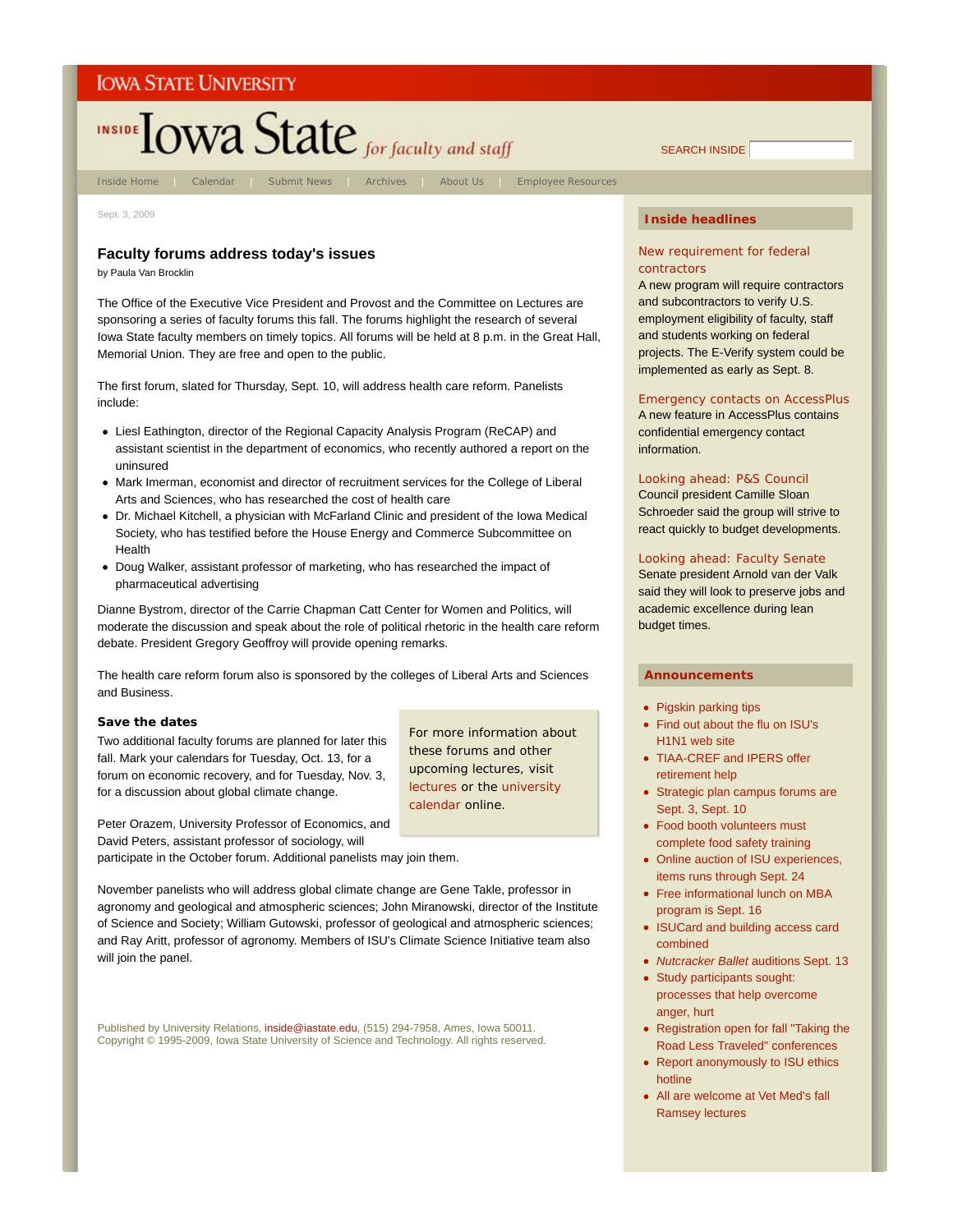

## **Students, employees urged to create emergency contact list**

by Diana Pounds

If you were seriously injured, ill or missing, who would you want to be notified?

A new addition to AccessPlus allows students, faculty and staff to designate several emergency contacts in order of preference. In an emergency, officials would start at the top of an individual's contact list and keep trying until reaching one of the contacts.

"We hope everyone will take a few moments to sign into AccessPlus and designate their emergency contacts," said registrar Kathleen Jones. "This will help ensure that the right people get called promptly in emergencies."

#### **How to designate your emergency contacts**

- Sign onto AccessPlus
- Click "emergency contact" in the left column
- Provide information on up to five contacts

Each individual can name up to five contacts.

Jones said emergency contact information is

confidential and will only be available to emergency response staff such as ISU police or the dean of students. It will **not** be available for campus departments to use as contact information.

Employees can get more information about emergency contacts from Vicki Brubaker, associate director of human resource services, vabruba@iastate.edu. Students should direct questions to the office of the registrar, registrar@iastate.edu.

Published by University Relations, inside@iastate.edu, (515) 294-7958, Ames, Iowa 50011. Copyright © 1995-2009, Iowa State University of Science and Technology. All rights reserved.

#### New requirement for federal contractors

A new program will require contractors and subcontractors to verify U.S. employment eligibility of faculty, staff and students working on federal projects. The E-Verify system could be implemented as early as Sept. 8.

#### ICE on AccessPlus

A new feature in AccessPlus contains confidential emergency contact information.

#### Looking ahead: P&S Council

Council president Camille Sloan Schroeder said the group will strive to react quickly to budget developments.

#### Looking ahead: Faculty Senate

Senate president Arnold van der Valk said they will look to preserve jobs and academic excellence during lean budget times.

#### **Announcements**

- Find out about the flu on ISU's H1N1 web site
- TIAA-CREF and IPERS offer retirement help
- Strategic plan campus forums are Sept. 3, Sept. 10
- Food booth volunteers must complete food safety training
- Online auction of ISU experiences, items runs through Sept. 24
- Free informational lunch on MBA program is Sept. 16
- ISUCard and building access card combined
- *Nutcracker Ballet* auditions Sept. 13
- Study participants sought: processes that help overcome anger, hurt
- Registration open for fall "Taking the Road Less Traveled" conferences
- Report anonymously to ISU ethics hotline
- All are welcome at Vet Med's fall Ramsey lectures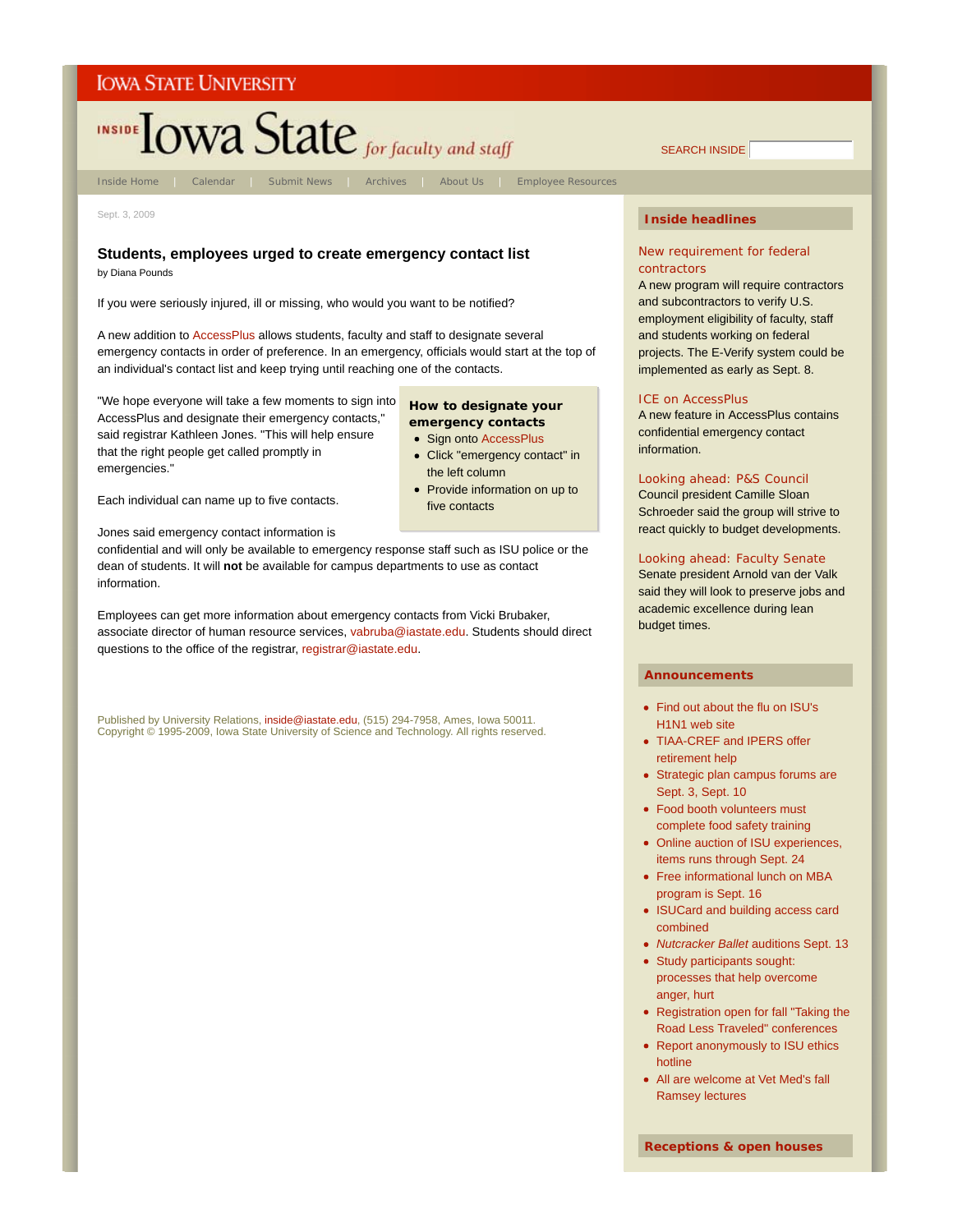

Inside Home | Calendar | Submit News | Archives | About Us | Employee Resources

SEARCH INSIDE

Sept. 3, 2009

#### **ISU receives high marks in** *Washington Monthly***'s annual college rankings**

Iowa State ranks 32nd out of 258 colleges and universities in *Washington Monthly*'s 2009 national university college rankings. The rankings, out this week, rate schools on their contribution to the public good in three broad categories -- improving social mobility, producing research and promoting public service.

See *Washington Monthly*'s national university college rankings.

ISU gets high marks for federal work-study funds spent on service (ranked No. 4), science and engineering degrees awarded (ranked No. 33), ROTC (ranked No. 55), research expenditures (ranked No. 63) and faculty in national academies (ranked No. 79).

Published by University Relations, inside@iastate.edu, (515) 294-7958, Ames, Iowa 50011. Copyright © 1995-2009, Iowa State University of Science and Technology. All rights reserved.

#### **Inside headlines**

#### New requirement for federal contractors

A new program will require contractors and subcontractors to verify U.S. employment eligibility of faculty, staff and students working on federal projects. The E-Verify system could be implemented as early as Sept. 8.

#### ICE on AccessPlus

A new feature in AccessPlus contains confidential emergency contact information.

#### Looking ahead: P&S Council

Council president Camille Sloan Schroeder said the group will strive to react quickly to budget developments.

#### Looking ahead: Faculty Senate

Senate president Arnold van der Valk said they will look to preserve jobs and academic excellence during lean budget times.

#### **Announcements**

- Find out about the flu on ISU's H1N1 web site
- TIAA-CREF and IPERS offer retirement help
- Strategic plan campus forums are Sept. 3, Sept. 10
- Food booth volunteers must complete food safety training
- Online auction of ISU experiences, items runs through Sept. 24
- Free informational lunch on MBA program is Sept. 16
- ISUCard and building access card combined
- *Nutcracker Ballet* auditions Sept. 13
- Study participants sought: processes that help overcome anger, hurt
- Registration open for fall "Taking the Road Less Traveled" conferences
- Report anonymously to ISU ethics hotline
- All are welcome at Vet Med's fall Ramsey lectures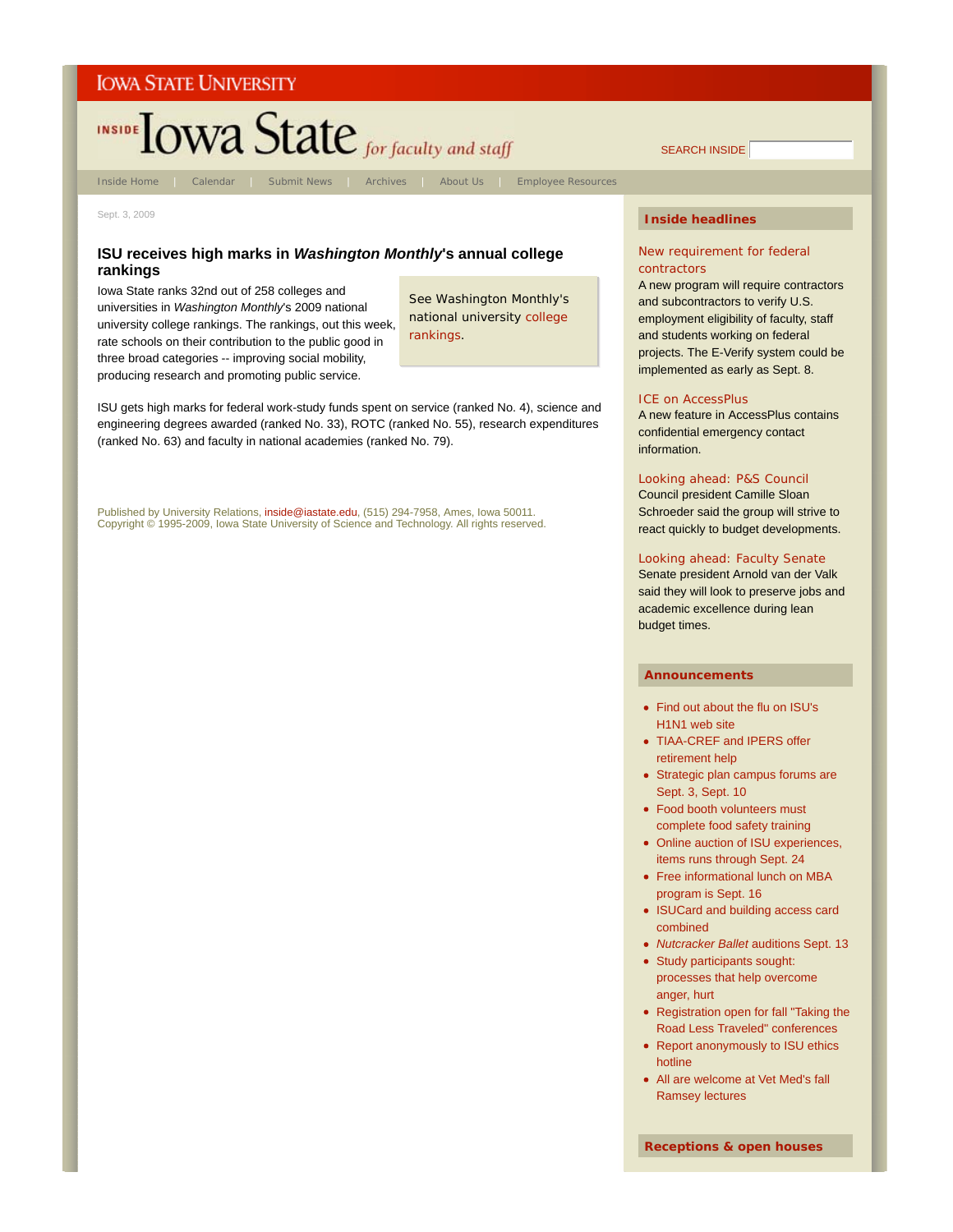

SEARCH INSIDE

#### Sept. 3, 2009



#### **Shake it up with 'Shivers'**

The Performing Arts Series at Stephens Auditorium opens Sept. 9 with the musical stylings of White Ghost Shivers. The eight-piece band blends musical influences from blues, swing, country and flapper-era jazz. Their self-described "Bawdville" show originates from Austin, Texas. Tickets are \$33 (\$25 for youth, \$20 for ISU students), and are available at the Stephens box office, or online through Ticketmaster. Show time is 7:30 p.m. *Contributed photo*.

Published by University Relations, inside@iastate.edu, (515) 294-7958, Ames, Iowa 50011. Copyright © 1995-2009, Iowa State University of Science and Technology. All rights reserved.

#### **Inside headlines**

#### New requirement for federal contractors

A new program will require contractors and subcontractors to verify U.S. employment eligibility of faculty, staff and students working on federal projects. The E-Verify system could be implemented as early as Sept. 8.

#### ICE on AccessPlus

A new feature in AccessPlus contains confidential emergency contact information.

#### Looking ahead: P&S Council

Council president Camille Sloan Schroeder said the group will strive to react quickly to budget developments.

#### Looking ahead: Faculty Senate

Senate president Arnold van der Valk said they will look to preserve jobs and academic excellence during lean budget times.

#### **Announcements**

- Find out about the flu on ISU's H1N1 web site
- TIAA-CREF and IPERS offer retirement help
- Strategic plan campus forums are Sept. 3, Sept. 10
- Food booth volunteers must complete food safety training
- Online auction of ISU experiences, items runs through Sept. 24
- Free informational lunch on MBA program is Sept. 16
- ISUCard and building access card combined
- *Nutcracker Ballet* auditions Sept. 13
- Study participants sought: processes that help overcome anger, hurt
- Registration open for fall "Taking the Road Less Traveled" conferences
- Report anonymously to ISU ethics hotline
- All are welcome at Vet Med's fall Ramsey lectures